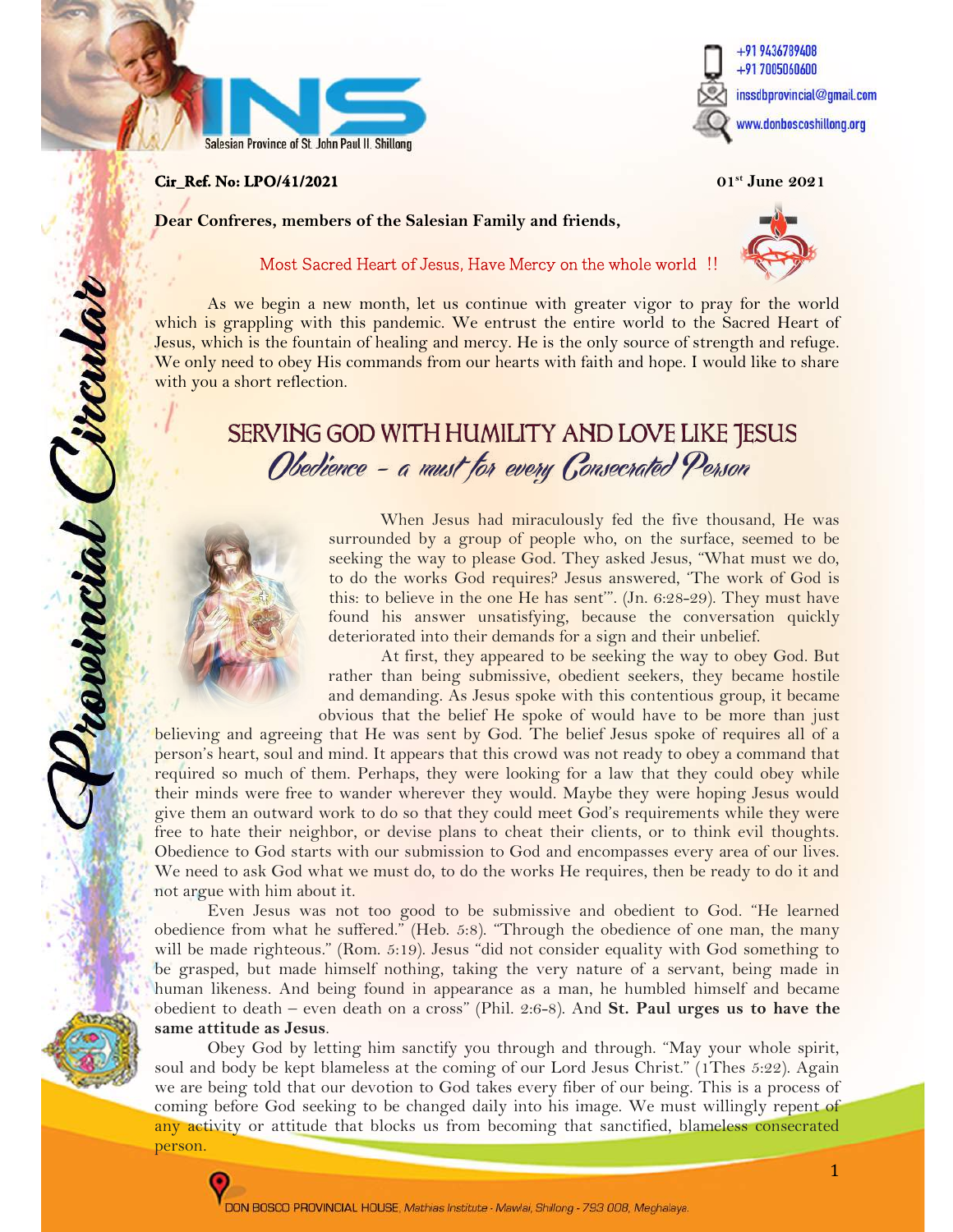



Obey God by obeying the authority He has placed over us. "Children, obey your parents in the Lord, for this is right." (Eph. 6:1). In the workplace, our relationship to our bosses can probably be likened somewhat to the slave and master relationship in the New Testament.

Obey the governing authorities. "Everyone must submit himself to the governing authorities, for there is no authority except that which God has established. The authorities that exist have been established by God. Consequently, he who rebels against the authority is rebelling against what God has instituted". (Rom. 13:1-2).



revincial Circula

We are to obey the leaders in the Church. "Obey your leaders and submit to their authority. They keep watch over you as people who must give an account. Obey them so that their work will be a joy, not a burden, for that would be of no advantage to you." (Heb. 13:17). The Bishops, Priests, Deacons and religious men and women in the Church make many sacrifices to serve all

types of people in the society. They do this work, not any glory or power, but because they want to serve God's people. And they must give an account to God for the fruit of their service. Why would we want to make their service burdensome? Obey them and make their service a joy to perform.

Our obedience to God begins with our belief and trust in Jesus Christ. We have an "obedience that comes from faith" (Rom. 1:5). Our obedience is not just an outward activity, but it springs from our heart, soul, mind and body. Every part of us is obeying God and any part that is not is in rebellion to Him. What must I do to do the works God requires? Believe in the One He sent.

a) We are servants: Calling Jesus "Lord" means that we honour him and do what He tells us to do. When we call Jesus "Lord," we place ourselves before him as his servants, his

willing slaves. As far as the concept of slavery may be from our current culture, that is what the Lord-servant relationship implies.

At the conclusion of Jesus' Parable of the talents, Jesus tells of the master who rewards his servants for their faithful service: "Well done, good and faithful servant; you have been faithful over a little, I will set you over much; enter into the joy of your master." (Mt.25:21).



These are the words that every disciple longs to hear from Jesus when we finally appear before him. "Well done, good and faithful servant...Enter into the joy of your master."

b) Humble yourselves before Him: Jesus is the Messiah, the King, the Lord! He is our king. What does it imply about our lives that He is our King and we are His subjects in the Kingdom of God?

It means that we owe Him obedience and our highest allegiance. It also means that we are to humble ourselves before Him, as subjects do before a great king. The Apostle St. James teaches: "Scripture says: 'God opposes the proud but gives grace to the humble.' Humble yourselves before the Lord, and He will lift us up." (James 4:6,10).

In ancient times, people would humble themselves before a king by kneeling before him. That is why we Christians, especially we consecrated persons kneel and bow our heads in reverence before God. But it is more than an outward act. We submit our wills to our Lord, and say, as Jesus Christ modeled for us: "Not my will, but your will be done." (Lk 22:42).

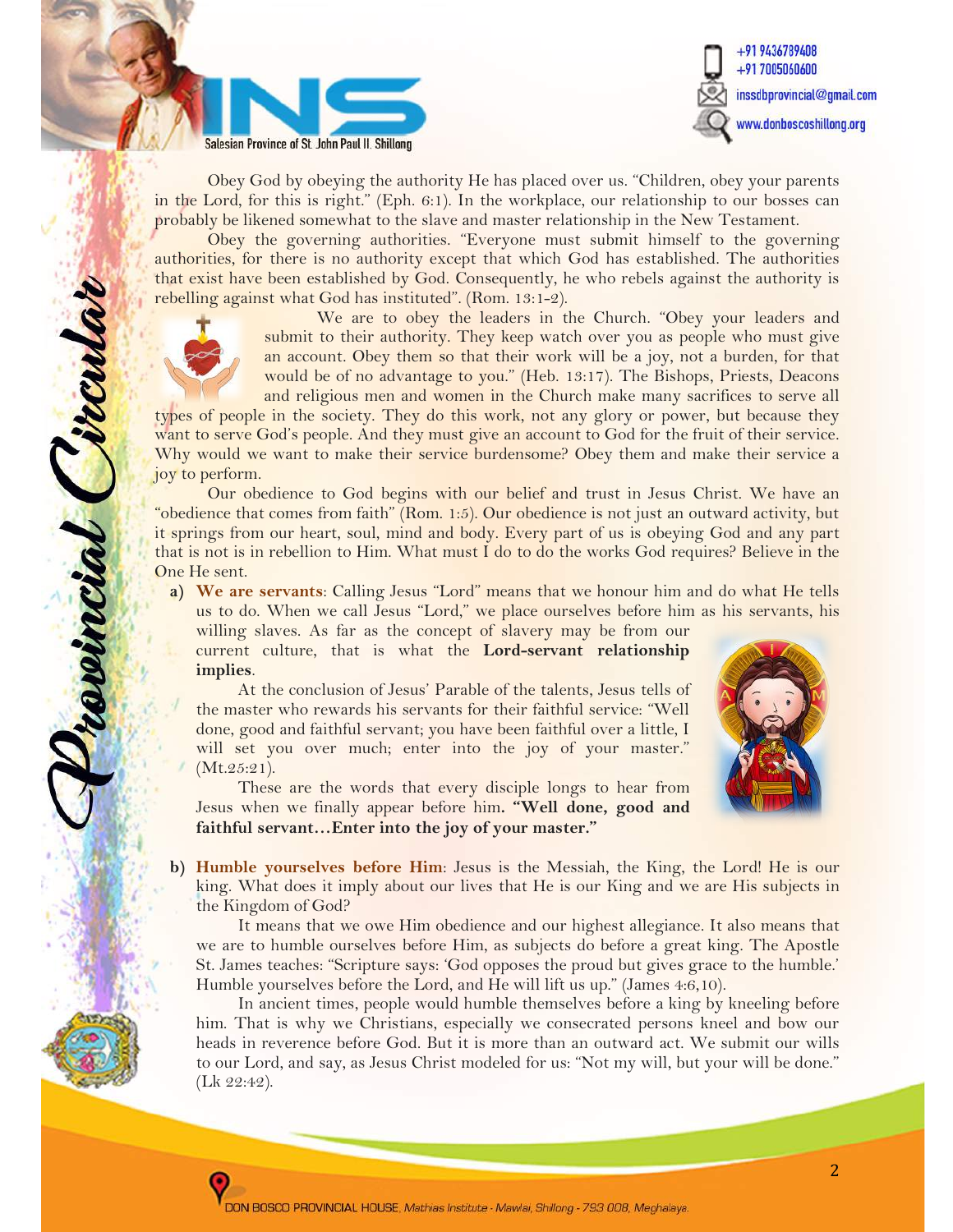



c) We are his friends: I have illustrated the awesome role of Jesus as divine Lord and King over all. We owe him our very lives. This King and Lord laid aside his crown and came to earth to die for all of us on the cross, "as a ransom for many" (Mk 10:45).

Because of who He is and what He has done, we understand him to be absolute Lord and absolute King. We are his subjects, his obedient servants. But now I want to share with you an amazing truth that Jesus Christ told his disciples: "I no longer call you servants, because a servant does not know his master's business. Instead, I have called you friends, for everything that I learned from my Father I have made known to you."  $(Jn. 15:15).$ 

We do not deserve to be friends of Jesus. Certainly, none of us and none of Jesus' original twelve disciples, for that matter we have to live up to his holy standard. Yet He thinks of us disciples as consecrated persons, you and me, as his friends.

Yes, it is appropriate that we know him as Lord and Messiah and King, and acknowledge that we are his disciples, servants, and obedient consecrated persons. But He came that we might not just know his power, but also his everlasting love.



That is why He wants to get to know us and in turn we get to know him as a Friend. Jesus wants us as a friend.

God loves us. Jesus loves us. He has forgiven our sin, called us to draw closer to him, and desires us to feel his love for us – the love of a friend. He is our friend, and He is the one whom we pray and we will come to know as our Best Friend. And now let us go forward on our journey. Jesus Christ is ahead on the path with his hand outstretched to us. Follow Jesus wherever He leads us.

### APOSTOLIC ASSIGNMENTS 2021-2022

# APPOINTMENT OF RECTORS

revincial Circul

It is with great joy that I inform you that Fr. Ángel Fernández Artime, our Rector Major, has approved the appointment of the following Rectors for the triennium 2021 - 2024:

| <b>Names</b>             | <b>Assignment</b>      | <b>Community</b>                 |
|--------------------------|------------------------|----------------------------------|
| Fr. Pala Bernard         | Rector                 | DB Aspirantate Nonglakhiat       |
| Fr. Parappally Saji S    | Rector & Director      | Don Bosco Technical School       |
| Fr. Ngul Than T Dominic  | Rector & Parish Priest | Don Bosco Centre, Siaha          |
| Fr. Anikuzhikattil Jose  | Rector & Director      | <b>Pastoral Centre</b>           |
| Fr. Lakra Jeevan         | Rector                 | <b>Salesian Training Centre</b>  |
| Fr. Nonglang Telesphorus | Rector & Parish Priest | St. Dominic Savio Parish, Mawlai |
| Fr. Pakma Kenny          | Rector & Director      | RRTC, Umran                      |
| Fr. Thongnibah Marius    | Rector & Parish Priest | Nongstoiñ                        |

The following Rectors have been confirmed for a  $2^{nd}$  term for the triennium  $2021 - 2024$ :

| <b>Names</b>          | Assignment                                                   | Community                       |
|-----------------------|--------------------------------------------------------------|---------------------------------|
| Fr. Tirkey Sebastian  | Rector & Parish Priest                                       | Sonapahar Parish                |
| Fr. Pampadiyil Thomas | Rector & Incharge - Bosco World   Don Bosco Provincial House |                                 |
| Fr. Kujur Blasius     | Rector                                                       | St. Xavier School, Pathaliaghat |
| Fr. Vettath Jose      | Rector & Novice Master                                       | Don Bosco Sunnyside             |
| Fr. Barjo Philip      | Rector                                                       | Sacred Heart Th. College        |

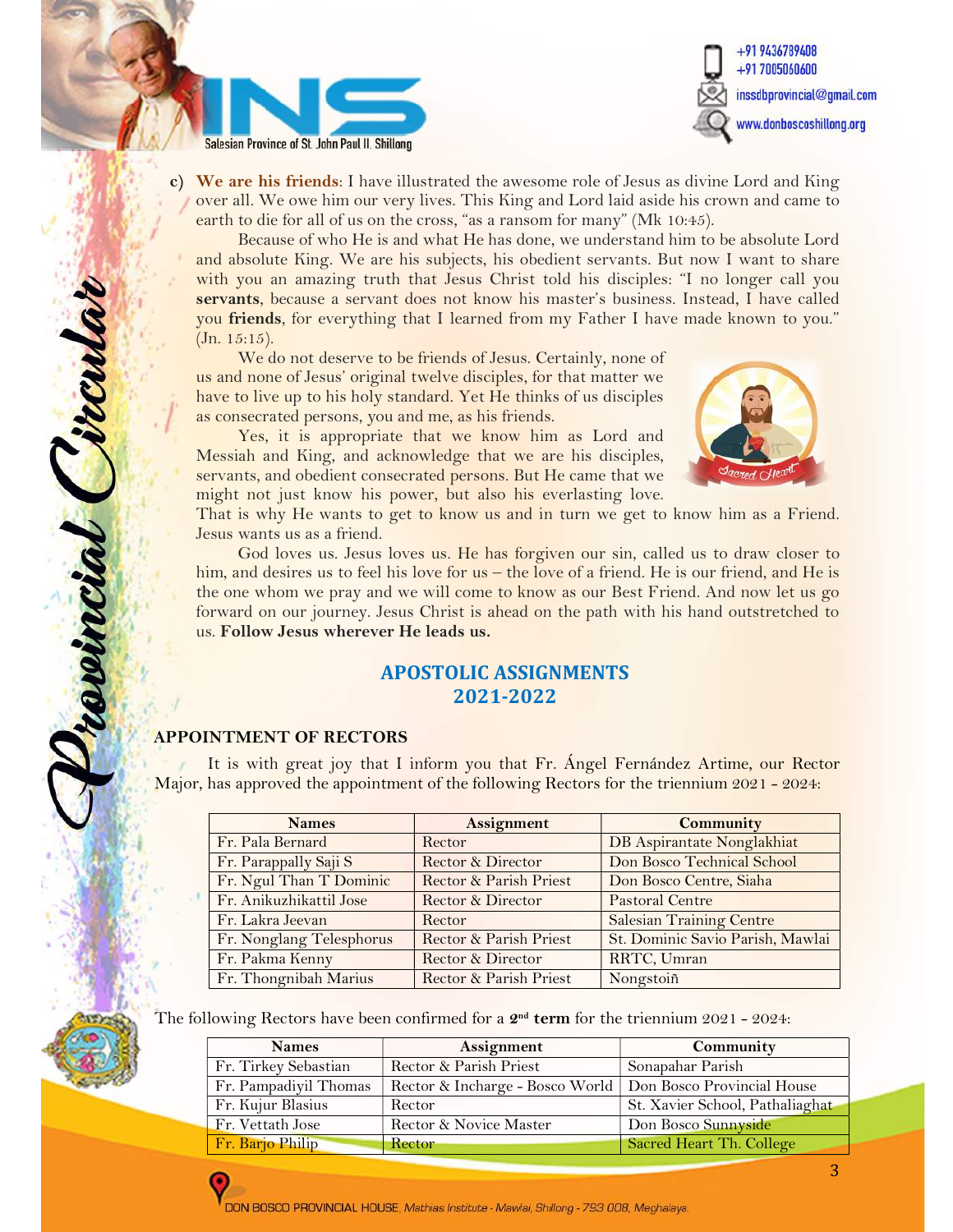



I would like to thank the Rectors and those Incharge who have completed their term as leaders of communities. I also pray for God's blessings on the newly appointed Rectors and those who have been reappointed. May you imitate the Good shepherd in your role as leaders.

Concerning the Installation, either me or the Vice Provincial will install the new Rectors. The handing over of important offices/responsibilities will be done in the presence of the Vice Provincial and the Economer. Those persons concerned please prepare the handing over well and with transparency. Kindly keep in mind that all the new assignments are to be in place latest by 24<sup>th</sup> June 2021.

### ASSIGNMENTS OF CONFRERES

revincial Circula

| <b>Name of Confreres</b>           | <b>Places</b>                              | <b>Designations</b>           |  |
|------------------------------------|--------------------------------------------|-------------------------------|--|
| Br. Lyngdoh Wanpher                | Administrator & Counsellor                 | Bosco Home, Herma             |  |
| Fr. Mattappillil Isaac             | Confessor & Teacher                        |                               |  |
| Fr. Lakra Edmund                   | <b>Deputy Director</b>                     | Bosco Integrated Dev. Society |  |
| Fr. Jyrwa Dominic                  | Manager & Administrator                    | <b>Bosco Pnar</b>             |  |
| Br. Sumer Anthony                  | <b>Community Member</b>                    | Don Bosco Provincial House    |  |
| <b>Br. Fernandez Dianetious</b>    | <b>HOD</b> Press                           |                               |  |
| Fr. Puweiñ Arcadius                | Principal                                  | DB Technical School, Shillong |  |
| Br. Khriam Barnabas                | Manager & Administrator                    |                               |  |
| Fr. Tham Raphael                   | Counsellor & Principal (LP School)         |                               |  |
| Fr. Dkhar Felix                    | Incharge & Principal                       | Don Bosco Centre, Smit        |  |
| Fr. Ishwary Merkush                | Asst. Parish Priest & Teacher              | Don Bosco Centre, Baijalbari  |  |
| Fr. Doungel James                  | Asst. Parish Priest & Teacher              | Don Bosco Centre, Bishramganj |  |
| Fr. Kavalakadan Joseph (KK)        | Asst. Parish Priest & Teacher              |                               |  |
| Fr. Palamthattel Joseph            | Parish Priest & Vice Rector                | Pitrakami Parish              |  |
| Fr. Kiro Suman                     | Principal, Vice Rector & APP               | Don Bosco Centre, Siaha       |  |
| <b>Br.</b> Swer Solomon            | Vice Principal                             | Don Bosco Centre, Thenzawl    |  |
| Fr. Dhar Leeborki<br>Administrator |                                            |                               |  |
| Fr. Nongrang Patrick               | Socius                                     | Don Bosco Sunnyside           |  |
| Fr. John Mathew                    | <b>Confessor &amp; Community Member</b>    | Don Bosco Tech, Pyndenglawar  |  |
| Br. Warkhyllew Quirinus            | Manager, Adm., P. Coordinator & Warden     |                               |  |
| Fr. Kurbah Donborlang              | Adm., Headmaster & Asst. Parish Priest     |                               |  |
| Fr. Warbah Henry                   | Parish Priest, V. Rector & Vice Principal  | <b>Raliang Parish</b>         |  |
| Fr. Marak Thomas                   | Asst. Parish Priest & Teacher              | Rambrai Parish                |  |
| Fr. Lendakadavil Anthony           | Administrator & Teacher                    | Pastoral Centre, Shillong     |  |
| Fr. Warbah Gedwin                  | Parish Priest                              |                               |  |
| Fr. Thanglamtuanga Mark            | Teacher & Asst. Parish Priest              | Laitkroh Parish               |  |
| Fr. Tyngkan Hampyrwa               | Vice Principal (SHBHSS) & SJ (H Council)   |                               |  |
| Fr. Gomes Edmund                   | Confessor, Teacher & Professor (SHTC)      | Savio Juniorate               |  |
| Fr. Lyngdoh Sylvanus               | Counsellor                                 |                               |  |
| Fr. Denis Lalfela                  | Director of DBCIC, Professor               | Sacred Heart Th. College      |  |
| Fr. Kannanayakkal Antony           | Registrar                                  |                               |  |
| Fr. Wahlang Anthony L              | Counsellor, Administrator & Vice Principal | STC & St. Anthony's Hr. Sec S |  |
| Fr. Vazhayil Devasia               | Deputy Director & Professor (SHTC)         | Siloam                        |  |
| Fr. Kharkongor Ritonbor            | Administrator, Warden & Asst. Professor    | St. Anthony's College         |  |
| Fr. Roy Anthony                    | Asst. Parish Priest & Professor (SHTC)     | Mawlai Parish                 |  |
| Fr. James Mani                     | <b>Asst. Parish Priest</b>                 | Cherrapunjee Parish           |  |

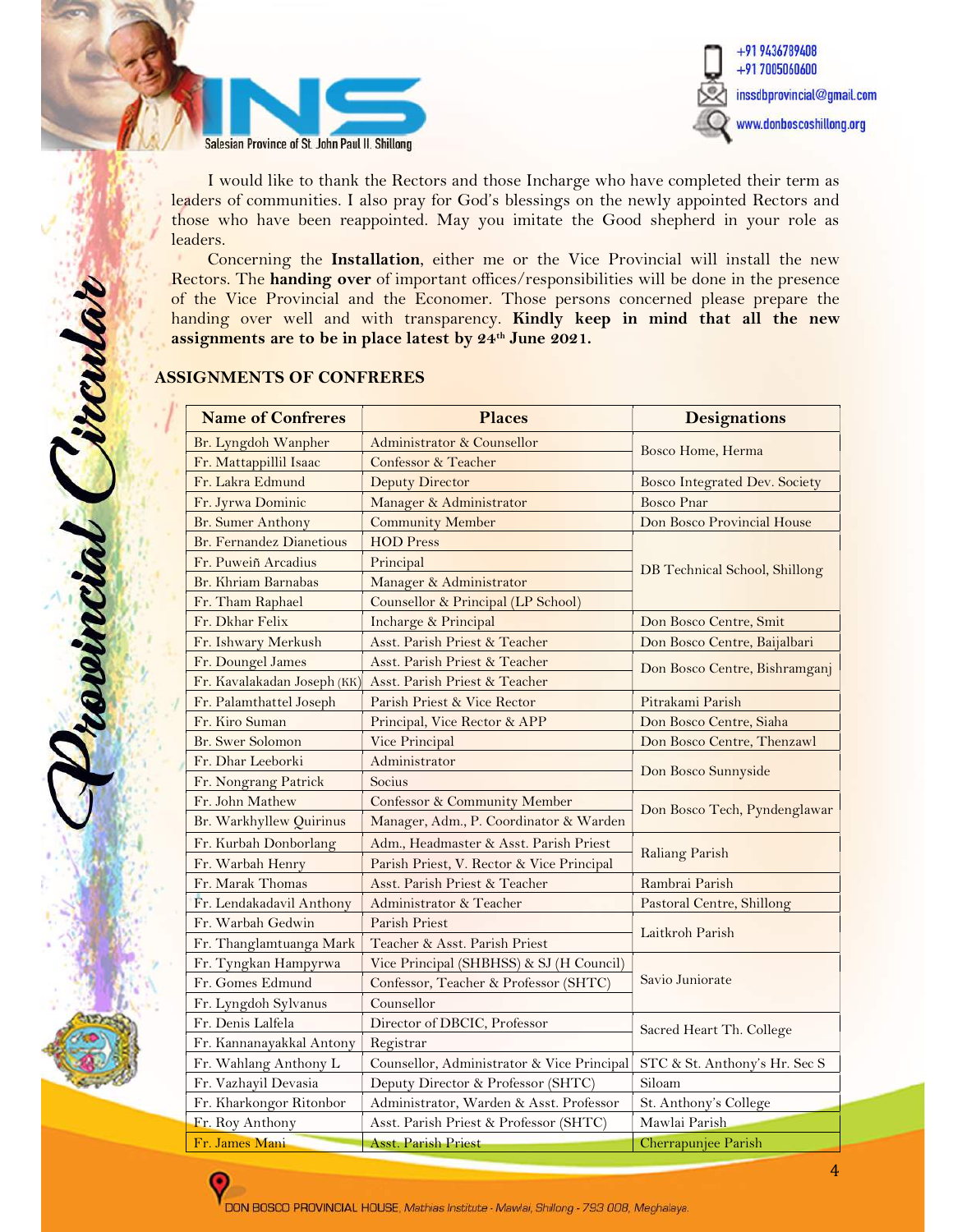



| Fr. Kharsyntiew Thiewbor | Asst. Parish Priest & Principal              | Laitkor Parish           |  |
|--------------------------|----------------------------------------------|--------------------------|--|
| Fr. Maïong Raphael       | Parish Priest & Professor SHTC               |                          |  |
| Fr. Kujur William        | Asst. Director                               | St. Joseph's RRTC, Umran |  |
| Fr. Shadap Festus        | Asst. Parish Priest & Professor (SHTC)       |                          |  |
| Fr. Mawrie Barnes        | Asst. Parish Priest, Professor (SHTC), VIRTA | Pynthorumkhrah Parish    |  |
| Fr. Tirkey Cyril         | <b>Assistant Director</b>                    | DB Tech, New Delhi       |  |
| Fr. Churuliyil Manoj     |                                              | Dimapur Province         |  |

## BACHELOR IN THEOLOGY (B. TH)

| No. | <b>Name of Confreres</b>       | <b>Name of College</b>                  | Year            |
|-----|--------------------------------|-----------------------------------------|-----------------|
| 1.  | Cl. Nongrum Banraplang         | Austria                                 | <b>B.</b> Th. 1 |
| 2.  | Cl. Khardewsaw Shanborlin      |                                         |                 |
| 3.  | Cl. Lyngdoh Shelestine         |                                         |                 |
| 4.  | Cl. Muliar Santreki            | <b>Sacred Heart Theological College</b> | <b>B.</b> Th. 1 |
| 5.  | Cl. Sohshang Donald Savio      |                                         |                 |
| 6.  | Cl. Sohshang Jetendis          |                                         |                 |
| 7.  | Cl. Lyngdoh Mawphlang Reuben   |                                         |                 |
| 8.  | Cl. Dkhar Shiningstar          |                                         |                 |
| 9.  | Cl. Syiem Jarnel               |                                         |                 |
| 10. | Cl. Dkhar Shemphang            |                                         | $R$ . Th. $9$ . |
| 11. | Cl. Kitboklang Tyngkan         |                                         |                 |
| 12. | Cl. Sun Kamborsing             | <b>Sacred Heart Theological College</b> |                 |
| 13. | Cl. Kharsyntiew Synsharsuklang |                                         |                 |
| 14. | Cl. Kharpran Sawlus            |                                         |                 |
| 15. | Cl. Warjri Khlaiñbor           |                                         |                 |
| 16. | Cl. Tympuiñ Kyrbasius          |                                         |                 |
| 17. | Cl. Kharbuki Anthony           |                                         |                 |
| 18. | Cl. Kharsohtun Abialstar       |                                         |                 |
| 19. | Cl. Nongsiej Aiborlang         | <b>Sacred Heart Theological College</b> | B. Th. 3        |
| 20. | Cl. Syngkli Protasius          |                                         |                 |
| 21. | Cl. Minj Prabir                | Kristu Jyoti College, Bangalore         | <b>B.</b> Th. 3 |
| 22. | Cl. Lalrintluanga E. Dominic   |                                         |                 |
| 23. | Cl. Kharkongor Jeffree         |                                         |                 |
| 24. | Cl. Syiemlieh Eldingland       | <b>Sacred Heart Theological College</b> | B. Th. 4        |
| 25. | Cl. Khupzaliana N. Patrick     |                                         |                 |
| 26. | Cl. Syiem Barnabas             |                                         |                 |

### PRACTICAL TRAINING

| No.             | <b>Names of confreres</b>    | Community                            | Year   |
|-----------------|------------------------------|--------------------------------------|--------|
| 1.              | Cl. Lamare Johny             | Bosco Home, Herma                    |        |
| $\mathcal{Q}$ . | Cl. Suting Balakmen          | Savio Juniorate                      |        |
| 3.              | Cl. Manar Jokim              | DB Aspirantate, Nonglakhiat          | Year 1 |
| 4.              | Cl. Lyngdoh Hubert Tyngshain | Novitiate - Nashik                   |        |
| 5.              | Cl. Nongtdu Deiborlang       | Pastoral Centre, Shillong            |        |
| 6.              | Cl. Dkhar Biangjingsuk       | Savio Juniorate                      |        |
| 7.              | Cl. Thongnibah David         | Baijalbari, Tripura                  |        |
| 8.              | Cl. Nongdhar Silvanus        | BIDS, Nongthymmai                    |        |
| 9.              | Cl. Narlong Celestine        | DB Aspirantate, Nonglakhiat          |        |
| 10.             | Cl. Wanniang Khrawburom      | Mandwi, Tripura                      | Year 2 |
| 11.             | Br. Lyngdoh Lambert          | Pathaliaghat, Tripura                |        |
| 12.             | Cl. Sangriang Gilbert        | Savio Juniorate                      |        |
| 13.             | Cl. Suchiang Riwanki         | Don Bosco, Smit                      |        |
| 14.             | Cl. Baglary Phabian (ING)    | Don Bosco Sunnyside, Upper Shillong  |        |
| 15.             | Br. Rymbai Hadrian           | Bosco Pnar, Jowai                    | Year 3 |
| 16.             | Cl. Nongdhar Pyndappura      | Don Bosco Technical School, Shillong |        |

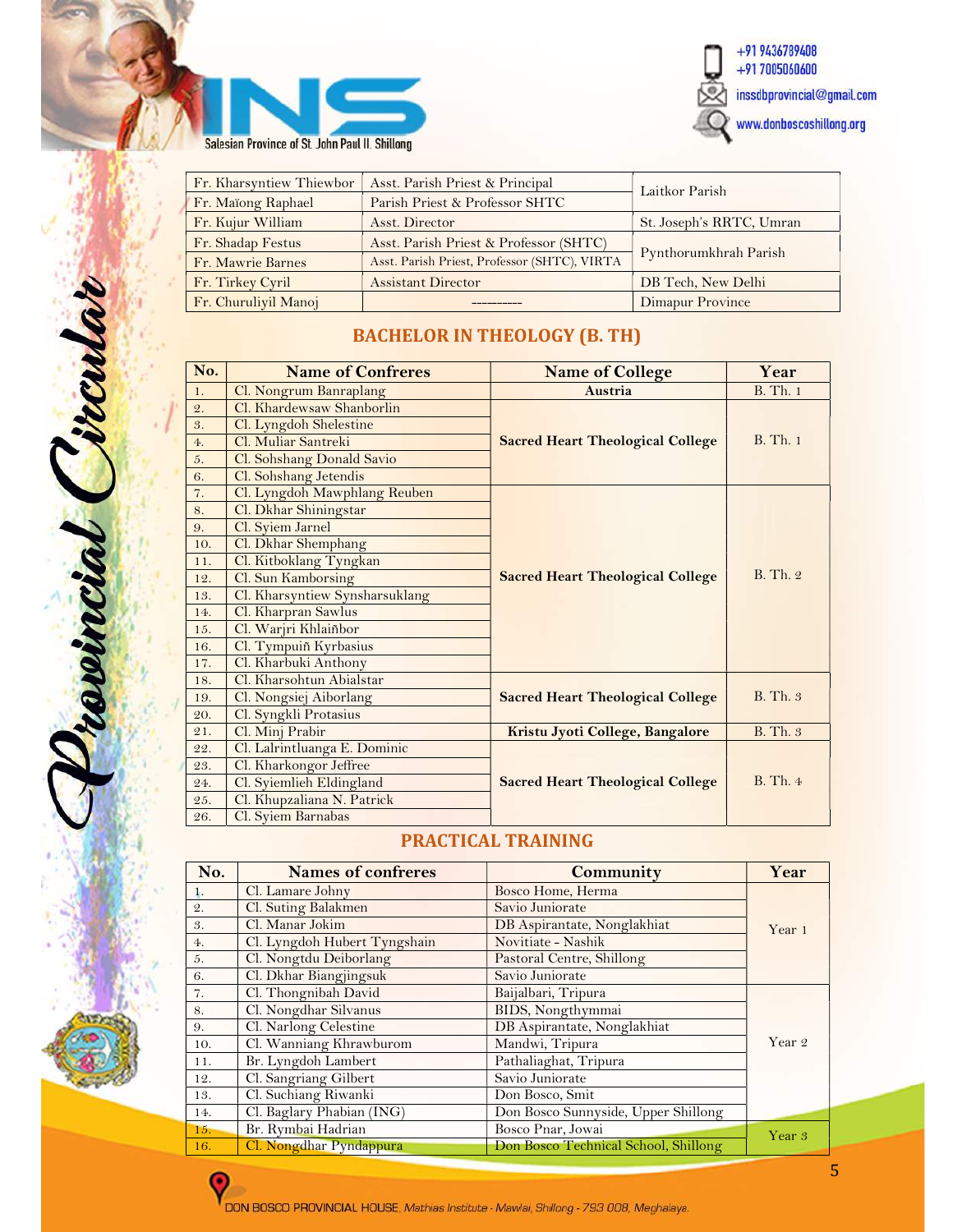



# BACHELOR IN PHILOSOPHY (B. Ph)

| No.             | <b>Name of Confreres</b>     | <b>Name of College</b>           | Year            |
|-----------------|------------------------------|----------------------------------|-----------------|
| 1.              | Cl. Thyrniang Ershal         |                                  |                 |
| $\mathfrak{2}.$ | Cl. Tigga Vijay Vishal       |                                  | <b>B.</b> Ph. 1 |
| 3.              | Cl. Baxla Philemon           |                                  |                 |
| 4.              | Cl. Iawren Shainingstar      |                                  |                 |
| 5.              | Cl. Jyndiang Shailang        | <b>Salesian College, Dimapur</b> |                 |
| 6.              | Cl. Shylla Romi              |                                  |                 |
| 7.              | Cl. Kharmawlong Ricky        |                                  |                 |
| 8.              | Cl. Maring Fantine           |                                  |                 |
| 9.              | Cl. Jyrwa Primlanding        |                                  |                 |
| 10.             | Cl. Kurbah Arnes             |                                  |                 |
| 11.             | Cl. Kurbah Fivestar          |                                  |                 |
| 12.             | Br. Dkhar Boneyfast          |                                  |                 |
| 13.             | Cl. Riahtam Hubert           |                                  |                 |
| 14.             | Cl. Suchiang Mark C Donald   | <b>Salesian College, Dimapur</b> | <b>B.</b> Ph. 2 |
| 15.             | Cl. Kharsati Pasjoin         |                                  |                 |
| 16.             | Cl. Lyngdoh Rangdabiang      |                                  |                 |
| 17.             | Cl. Lyngdoh Shaisingstar     |                                  |                 |
| 18.             | Cl. Sohtun Sylvanus          |                                  |                 |
| 19.             | Cl. Muktieh Markus           |                                  |                 |
| 20.             | Cl. Nongdhar Rius            |                                  |                 |
| 21.             | Cl. Pyngrope Honest          |                                  | <b>B.</b> Ph. 1 |
| 22.             | Cl. Rupini Purnajoy          | Divyadaan, Nashik                |                 |
| 23.             | Cl. Midnightstar Khongsit    |                                  |                 |
| 24.             | Cl. Ryngnga Edmund Engelbert |                                  |                 |
| 25.             | Cl. Xalxo Lazarus            |                                  |                 |
| 26.             | Cl. Tundoubou John           |                                  |                 |
| 27.             | Cl. Parïong Augustine        |                                  |                 |
| 28.             | Cl. Ramshon Gideon           |                                  |                 |
| 29.             | Cl. Susngi Jeronimus         |                                  |                 |
| 30.             | Cl. Myrchiang Leo            |                                  |                 |
| 31.             | Cl. Nongsiej Malcolm         | Divyadaan, Nashik                | <b>B.</b> Ph. 2 |
| 32.             | Cl. Ingti Pijun              |                                  |                 |
| 33.             | Cl. Khyllait Wanteilang      |                                  |                 |
| 34.             | Cl. Nonglang Lamkupar        |                                  |                 |
| 35.             | Cl. Kharmawphlang Arkidon D  |                                  |                 |
| 36.             | Cl. Kurbah Shanborlang       |                                  |                 |
| 37.             | Cl. Lyngdoh Cleophas         |                                  |                 |
| 38.             | Cl. Lyngdoh Mebanteilang     | Divyadaan, Nashik                | <b>B.</b> Ph. 3 |
| 39.             | Cl. Marbañiang James         |                                  |                 |
| 40.             | Cl. Mawñiuh Michael          |                                  |                 |
| 41.             | Cl. Shylla Dinimemon         |                                  |                 |
| 42.             | Cl. Talang Mewan             |                                  |                 |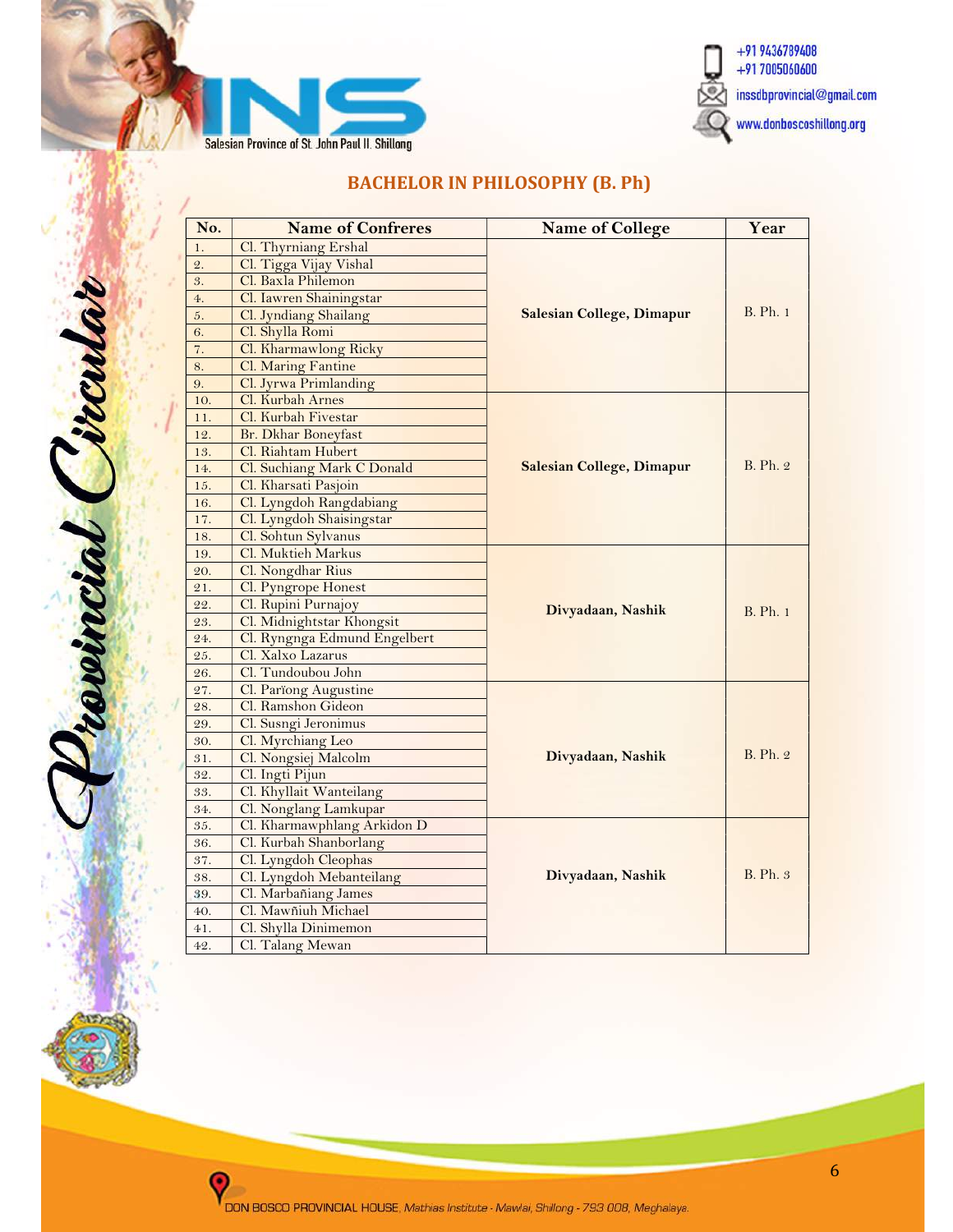



### HIGHER STUDIES

| No.              | <b>Name of Confreres</b>       | <b>Studies</b> | Year                      | <b>Communities</b>  | University                     |  |
|------------------|--------------------------------|----------------|---------------------------|---------------------|--------------------------------|--|
| 1.               | Cl. Jyrwa Firstbornson         | BTech.         | 4 <sup>th</sup> year      | <b>ADBU</b> Azara   | Assam Don Bosco Univ.          |  |
| $\overline{2}$ . | Cl. Papang Sniawshngaiñ        | BTech.         | 1 <sup>st</sup> year      |                     |                                |  |
| 3.               | Cl. Synrem Reniel Banshanskhem | <b>MSW</b>     | 2 <sup>nd</sup> year      | <b>ADBU</b> Tapesia |                                |  |
| 4 <sub>1</sub>   | Cl. Thyrniang Lamshai John     | $BA$ (Eco.)    | 2 <sub>nd</sub><br>year   |                     |                                |  |
| 5.               | Cl. Lalhruaitluanga N Dominic  | $BA$ (His.)    | $2^{\rm nd}$<br>year      |                     | St. Anthony's College          |  |
| 6.               | Cl. Syiem Sad Soniverius       | BA (Eng.)      | $3^{\mathrm{rd}}$<br>year | <b>BIDS</b>         |                                |  |
| 7.               | Cl. Nongdhar Silvanus          | $BA$ (Edu.)    | 2 <sub>nd</sub><br>year   |                     | <b>IGNOU</b>                   |  |
| 8.               | Cl. Kharkongor Aldo            | BA (Edu)       | 1 <sup>st</sup> year      | <b>Bosco Pnar</b>   | Kiang Nangbah College          |  |
| 9.               | Cl. Nongsiej Khrawbok          | $BA$ (Pol.)    | 1 <sup>st</sup> year      |                     |                                |  |
| 10.              | Cl. Khongïong Petrus           | <b>BEd</b>     | 1 <sup>st</sup> year      | DB Agartala         | Holy Cross Agartala            |  |
| 11.              | Cl. Kandulna Joseph            | <b>BEd</b>     | 2 <sup>nd</sup> year      |                     |                                |  |
| 12.              | Cl. Thongnirit Lambert         | BA (Pol.)      | $3^{\rm rd}$<br>year      |                     |                                |  |
| 13.              | Cl. Lianhmingthanga John       | $BA$ (Edu.)    | 2 <sup>nd</sup><br>year   | DB Byndihati        | DB College, Byndihati          |  |
| 14.              | Cl. Sympli Venantius           | BA (Soc.)      | $2nd$ year                |                     |                                |  |
| 15.              | Cl. Nongdhar Eliphas           | BA (Khasi)     | 1 <sup>st</sup> year      | Pyndenglawar        | St. Francis of Assisi, College |  |
| 16.              | Cl. Dkhar Samson C.            | $BA$ (Eco.)    | 1 <sup>st</sup> year      |                     |                                |  |
| 17.              | Cl. Warjri Marcellino          | <b>BA</b>      | $1st$ year                |                     | <b>ITI &amp; IGNOU</b>         |  |
| 18.              | Cl. Tympuiñ Rinaldo            | <b>BA</b>      | 1 <sup>st</sup> year      |                     | ITI & IGNOU                    |  |
| 19.              | Br. Marbañiang Lumlang         | <b>BA</b>      | 1 <sup>st</sup> year      | <b>DBTS</b>         | ITI & IGNOU                    |  |
| 20.              | Br. Thaimei Simon              | <b>BA</b>      | 1 <sup>st</sup> year      |                     | ITI & IGNOU                    |  |
| 21.              | Cl. Nongdhar Pyndappura        | MA (Soc.)      | 1 <sup>st</sup> year      |                     | <b>IGNOU</b>                   |  |
| 22.              | Cl. Kharkongor Overland        | $BA$ (His.)    | 3rd year                  | Khliehriat          | DB College, Byndihati          |  |
| 23.              | Cl. Marbañiang Octopaul        | <b>MPh</b>     | 1 <sup>st</sup> year      | Nashik              | Divyadaan, Nashik              |  |
| 24.              | Cl. Pasleiñ Rajib              | BA (Media)     | 3 <sup>rd</sup><br>year   |                     |                                |  |
| 25.              | Cl. Latam Pynshaibha           | BA (Music)     | $3^{\rm rd}$<br>year      |                     | St. Anthony's College          |  |
| 26.              | Cl. Lyngkhoi Bankitlang        | BSc (Comp.)    | 1 <sup>st</sup> year      | <b>STC</b>          |                                |  |
| 27.              | Cl. Nongkhlaw Donboklang       | BA (Music)     | $1st$ year                |                     |                                |  |
| 28.              | Cl. Songthiang Shanboksius     | <b>BEd</b>     | $1st$ year                | <b>STC</b>          | <b>PGT</b> Shillong            |  |
| 29.              | Cl. Molsom Sagar Bandhu        | <b>BEd</b>     | $2nd$ year                |                     |                                |  |

# PhD & LICENTIATE

| No.             | <b>Name of Confreres</b>     | <b>Name of University</b>       | <b>Studies</b>              | Year $(s)$           |
|-----------------|------------------------------|---------------------------------|-----------------------------|----------------------|
| 1.              | Fr. Nongrum Kenny            | Universitá Pontificia Salesiana | PhD - Salesian Spirituality | $1st$ year           |
| $\mathcal{Q}_*$ | Fr. Kido Anil                | Pontifical Gregorian Univ. Rome | PhD - Systematic            | $1st$ year           |
| 3.              | Fr. Mawrie Maitphang         |                                 | PhD - Church History        | 1 <sup>st</sup> year |
| 4.              | Fr. Sohshang John D          | Rome                            | PhD - Canon Law             | 1 <sup>st</sup> year |
| 5.              | Fr. Maïong Raphael           | Bangalore                       | PhD - Sacred Liturgy        | 1 <sup>st</sup> year |
| 6.              | Fr. Kharmawlong Clarence     | Pontifical Lateran Univ. Rome   | PhD - Moral Theology        | $2nd$ year           |
| 7.              | Fr. Sun Nicholas             | Pontifical Urban Univ. Rome     | Licentiate Missiology       | $3rd$ year           |
| 8.              | Fr. Syiem Primus             | $Italy-Rome$                    | Licentiate Youth Ministry   | $1st$ year           |
| 9.              | Fr. Puweiñ Arcadius          |                                 | PhD - Bio Technology        | 4 <sup>th</sup> year |
| 10.             | Fr. Nongkseh Gervasius       | Assam Don Bosco University      | PhD - Mass Media            | $4th$ year           |
| 11.             | Fr. Pakma Kenny              |                                 | PhD - Psy. Counselling      | $4th$ year           |
| 12.             | Fr. Cajee Daniel Dabitlang M |                                 | PhD - English               | $2nd$ year           |
| 13.             | Fr. Kharkongor Anthony       | Mahatma Gandhi University       | PhD - History               | 4 <sup>th</sup> year |
| 14.             | Fr. Kharlyngdoh Benedict     | <b>USTM</b>                     | PhD - Sociology             | 4 <sup>th</sup> year |
| 15.             | Fr. Lyngkhoi George S.       |                                 | PhD - Psy. Counselling      | $1st$ year           |
| 16.             | Fr. Shullai Glorius          | Martin Luther University        | PhD - History               | 1 <sup>st</sup> year |
| 17.             | Fr. Marweiñ Alistair         |                                 | PhD - History               | $1st$ year           |
| 18.             | Br. Ekka Bosco               | Assam University, Silchar       | PhD - Social Work           | $1st$ year           |
| 19.             | Fr. Myrthong Carmel          | <b>IGNOU</b>                    | MEd                         | $2nd$ year           |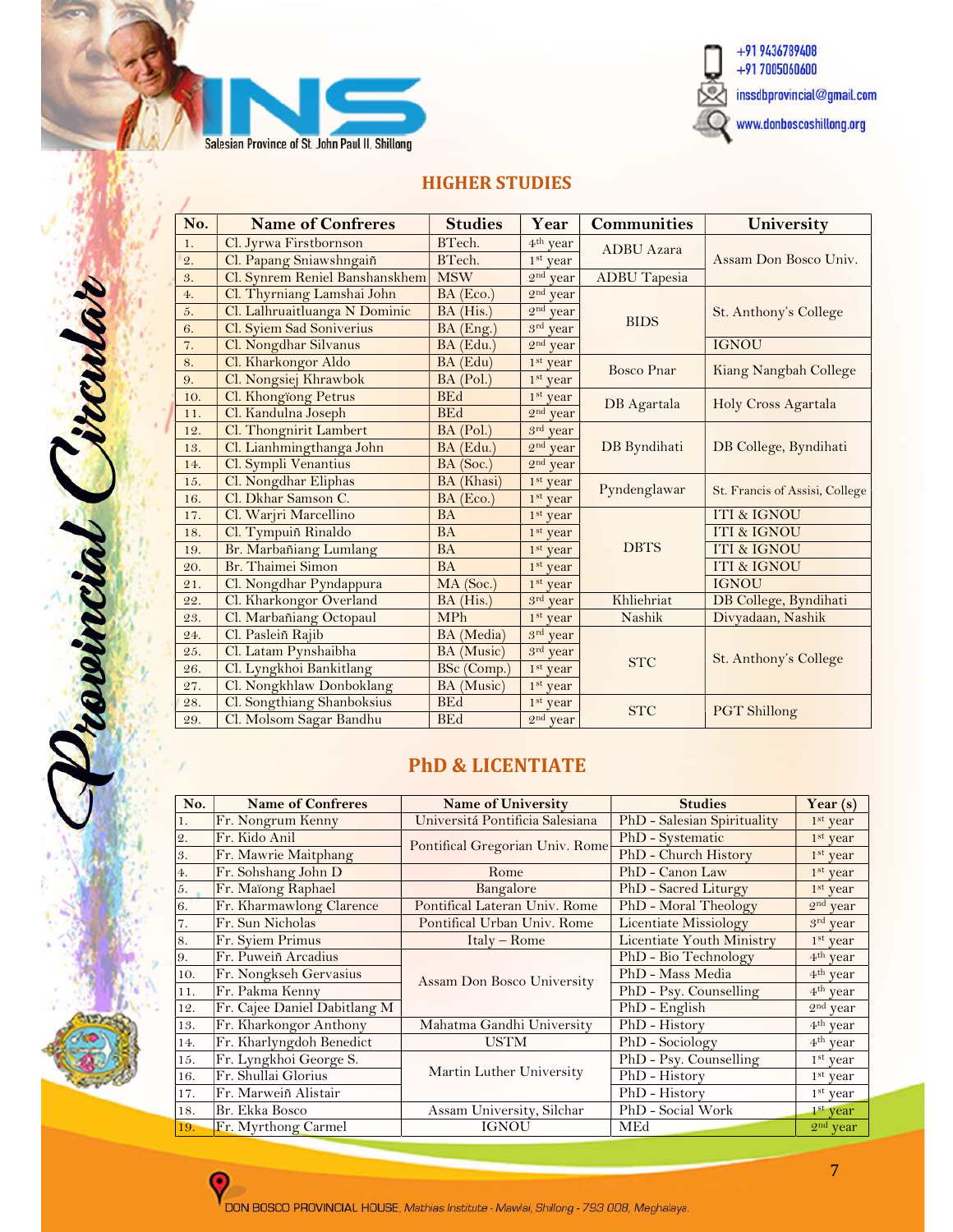





#### CREATING OF AN EMAIL ID FOR VARIOUS OFFICES

I would like to request all the communities and Institutions of the province to have an Email ID for the various offices namely: Rector's office, Vice Rector's office, Administrator's/Manager's office, Counsellor's office, Principal's office, Vice Principal's office, Director's office, Deputy Director's office, Parish Priest's office and Asst. Parish Priest's office. These emails will be used/accessed by those who occupy the office and so kindly handover the password of the email account to the one who will take your place. The heads of various commissions also need to create an Email ID for the commissions. Kindly create them at the earliest and send them to the Secretary of the Province so that he can include the emails in the directory 2021 - 2022.

#### CORONA CARE CENTRE

revincial ircula

I would like to express my appreciation and gratitude to Don Bosco Youth Centre, Bosco Integrated Development Society (BIDS), Don Bosco Technical School, St. Anthony's College, the Salesian Family and other volunteers for coming forward to assist the Government of Meghalaya in our fight against the pandemic. Thank you for tangibly expressing our solidarity and a deep sense of social responsibility to assist, care, encourage, love and serve those affected by Covid-19. We are with you and our prayers will accompany you. God bless you for this great initiative. We continue to pray for complete healing of those affected by Covid -19 and for God's protection on everyone.

#### BIRTHDAY WISHES

 I wish all the confreres who celebrate their birthday this month, a very Happy Birthday. May God bless you and your ministry. Assure you of my prayers.

| <b>Dates</b> | <b>Names</b>             | <b>Dates</b>                                            | <b>Names</b>              |
|--------------|--------------------------|---------------------------------------------------------|---------------------------|
|              | Br. Antony M Abraham     |                                                         | Fr. Francisco E Dhar      |
| 04           | Cl. Lambert Thongnirit   |                                                         | Fr. Alphonsus Rongrin     |
| 09           | Fr. Roy A Parackal       | 24                                                      | Cl. Gilbert Sangriang     |
|              | Fr. Arcadius Puweiñ      |                                                         | Cl. Petrus Khongïong      |
| 10           | Cl. Sagar Bandhu Molsom  |                                                         | Cl. Banraplang Nongrum    |
| 11           | Fr. Primus Syiem         | 26                                                      | Cl. Eliphas Nongdhar      |
| 13           | Fr. George Maliekal      |                                                         | Fr. Junas Minj            |
| 14           | Fr. Ronald Joseph Venadt | 28                                                      | Cl. Donald Savio Sohshang |
| 21           | Fr. Clarence Kharmawlong | "For by me your days will be multiplies, and years will |                           |
|              | Cl. John Lianhmingthanga | be added to your life" Proverbs 9.11                    |                           |